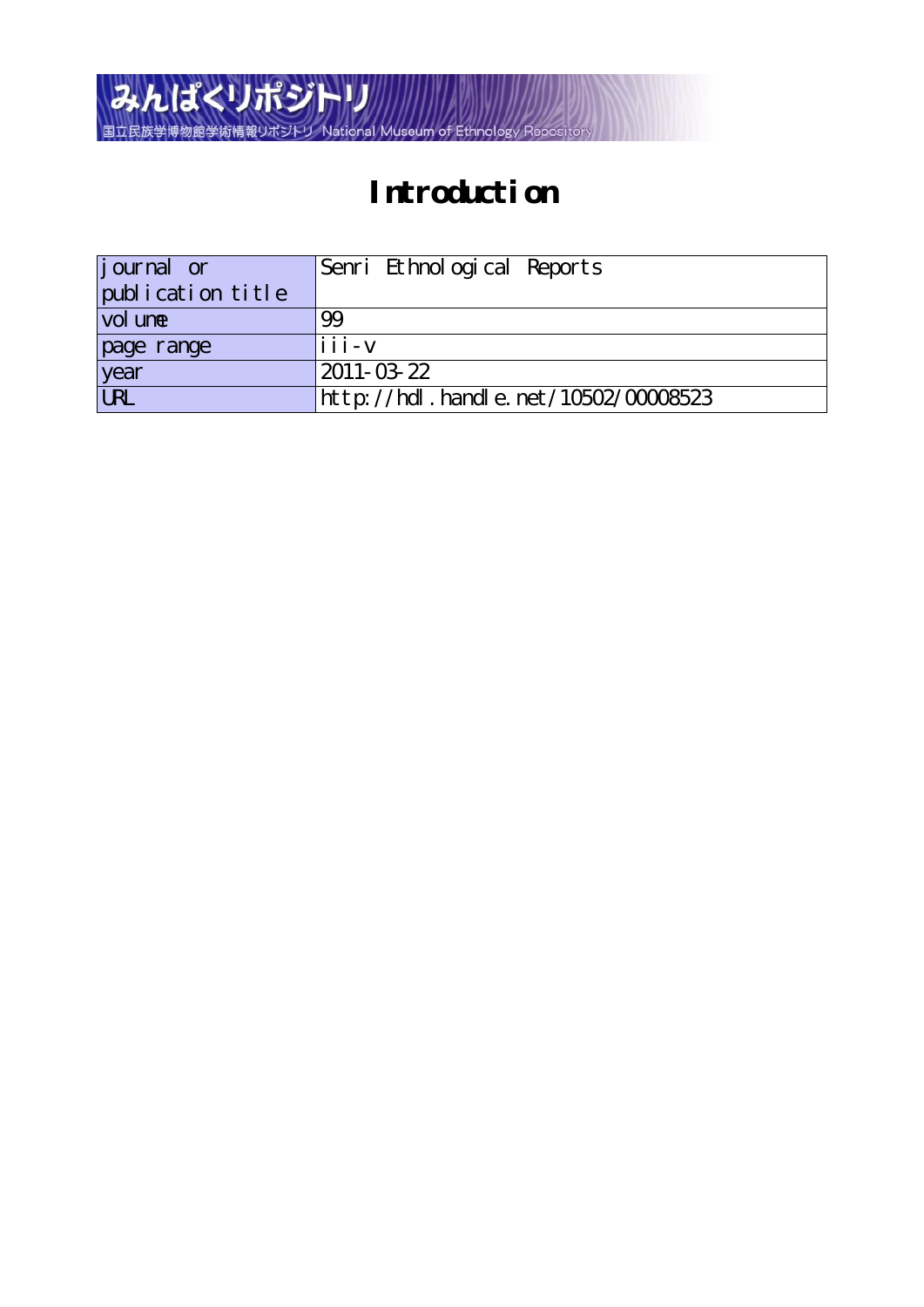## Introduction

Tsuguhito Takeuchi

The present monograph is the publication of F. W. Thomas' unpublished study of the Zhangzhung language. Thomas published two articles concerning the Zhangzhung language: In the article in 1926' he introduced for the first lime a Dunhuang manuscript written in Tibetan script but in an unknown language, which he asswned to be a Tibeto-Burman language, possibly Lepcha or quasi-Lepcha. In his next article in 1933," Thomas successfully presented an advanced research result in deciphering the text. He concluded that it is a medical text, the language may be identified with Zhangzhung, and it belongs to the Western pronominalized sub-group in the Himalayan region. He also identified a considerable number of grammatical forms and lexical items in comparison mainly with Tibetan and Kinnauri.

Thomas continued his research on the Zhangzhung language, planning to publish an extensive study of it. Unfortunately, he passed away without completing it. This circumstance is described by A. F. Thompson, who edited Thomas' posthumous work in 1967. iii as follows:

"An unpublished study of the  $\angle 2$ an- $\angle 2$ un language, with transcriptions of the available texts, was one of four works<sup>iv</sup> based on Tun-huang manuscripts in which during his retirement Professor Thomas continuously revised and supplemented the results of researches extending over many years. After his death in 1956 detailed examination of his drafts for this study revealed that although it contained a mass of information  $geographical$ , historical and principally linguistic  $-$  it was little possibility of editing it for publication as a whole. The transcription of India Office Library text. however, seemed to be in its final form, and is published here {i.e., Thomas 1967} with a few minor amendments made after checking with the original manuscript. The complete draft work may be consulted in the India Office Library, where it was deposited by Professor Thomas's executors, together with his other unpublished papers." (Thomas 1967: p. 211)

When we started the project of studying the Zhangzhung language in 1997, I visited the British Library and searched for the above mentioned "complete draft work" with Burkhard Qucssel and found it in the basement storeroom of the European Manuscripts Section of the Oriental and India Office Collections of the British Library."

The work consisted of five chapters. The first four chapters were typewritten with numerous interlinear handwritten additions by Thomas. Many footnotes and references were left blank. Chapters I to 3 deal with the geographical, ethnographical and historical backgrounds of Cis- and Trans-Himalayan peoples with which the Zhangzhung language may be most closely related. Chapter 4 is a linguistic description of the languages spoken in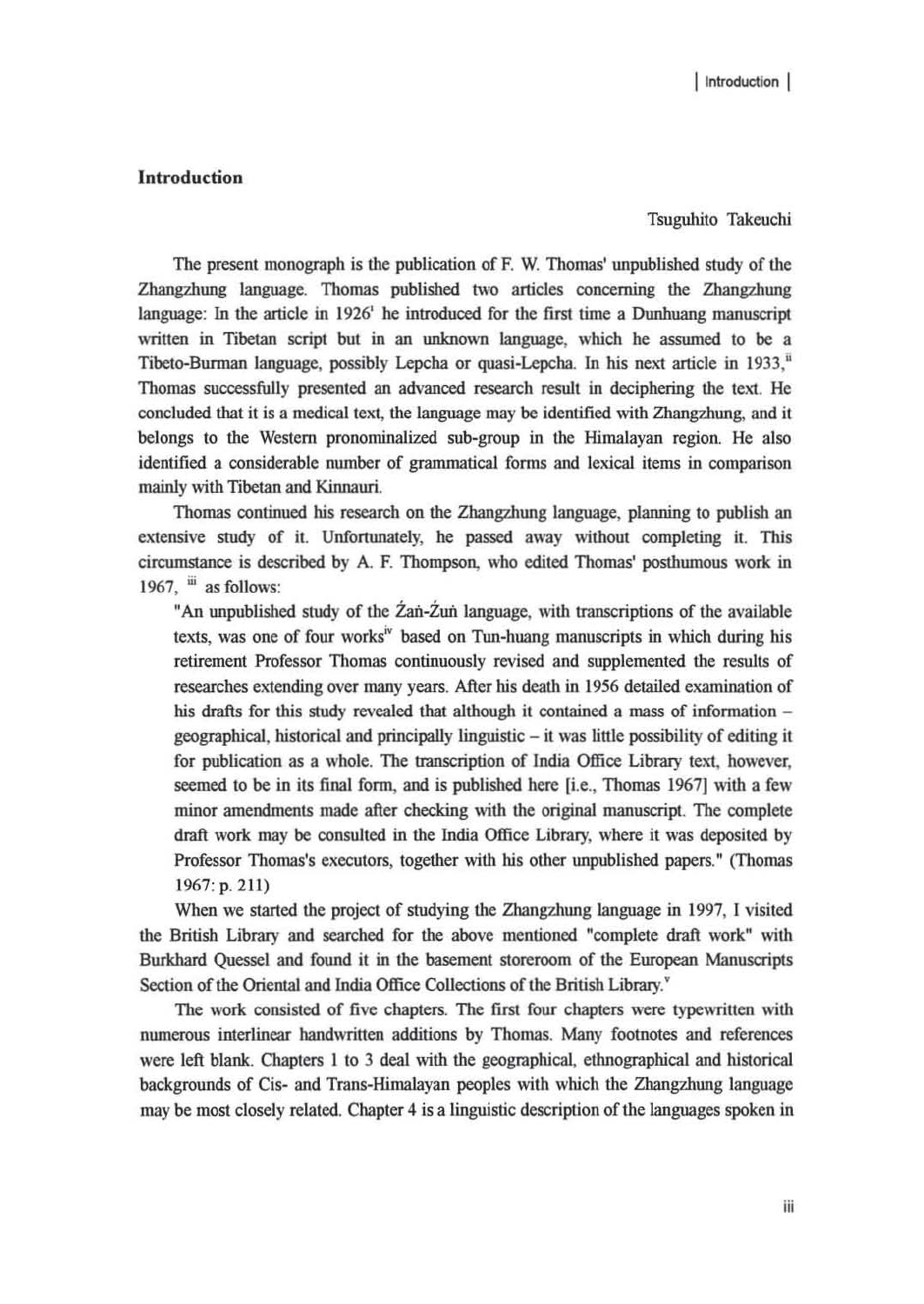the Himalayan region, of which the last section (pp. 209-219) deals specifically with the Zhangzhung language. Chapter 5, entitled 'The language of the medical Mss,' is solely devoted to the Ounhuang manuscripts which Thomas claimed to be the Zhangzhung language. In this respect, Chapter 5 is by far the most important, for which the previous four chapters constitute preparations, but it remained only as a handwritten manuscript and is by no means in the state for publication.

Apparently, there were discussions in the India Office Library regarding the possibility of publishing the drafts and the drafts were inspected by specialists (H. Richardson and probably G Tucci). There remains an interesting handwritten remark by Hugh Richardson to answer this question. It states:

"I have examined the mss and see little possibility of making it a complete and self contained book. I. . . ] There is no trace of any attempt at a full translation and I doubt whether Prof Thomas intended to attempt one. Although the material is, as stated, in an unsatisfactory condition from the aspect of publication, it contains such a mass of information, - geographical, historical and principally linguistic - analysed and presented by so great a scholar that it must surely be of value and importance, even if published in an incomplete state. But even to do that is a considerable task and seems to me to call for a scholar of linguistics who has at his disposal a first class library of Asian geography, literature, and languages. "'"

This remark by Richardson apparently constituted a base for the above quoted editorial remark by Thompson and the drafts have been left unpublished. As clearly pointed out by Richardson, the drafts were not at al1 in a state for publication. Nevertheless, the work no doubt contains many valuable data which deserve to be shared by researchers. Thus, upon consultation with Graham Shaw. it was decided that Nagano and Takeuchi wouJd try to find a way to publish it.

We decided our editorial policy as follows: We would publish the drafts as is without making any substantial changes. For example, the descriptions of the Tibeto-Burman languages are in several parts already outdated, but they are left unchanged. Nevertheless, scveral editorial emendations are indispensable. Regarding many additional marginal notes by Thomas. we have to decide which shouJd be incorporated in the text and which shouJd not. As regards many footnotes and references left unfinished, we have supplied the data which can definitely be detected from contexts. Some more amendments are made to make the book legible to readers. We asked Rolf Kramer to typewrite the manuscript version of Chapter 5. Thanks to Kramer's meticulous work. Chapter 5 has become clearly legible, but a few places remain illegible due to paper damage. They are marked as [...] in the text.

Although it remained unfinished, this Thomas' research notes on the Zhangzhung language providcs an extensive survey of the languages in the Himalayan region with which Zhangzhung may be closely related (Chapters  $1-4$ ) and is an insightful attempt at